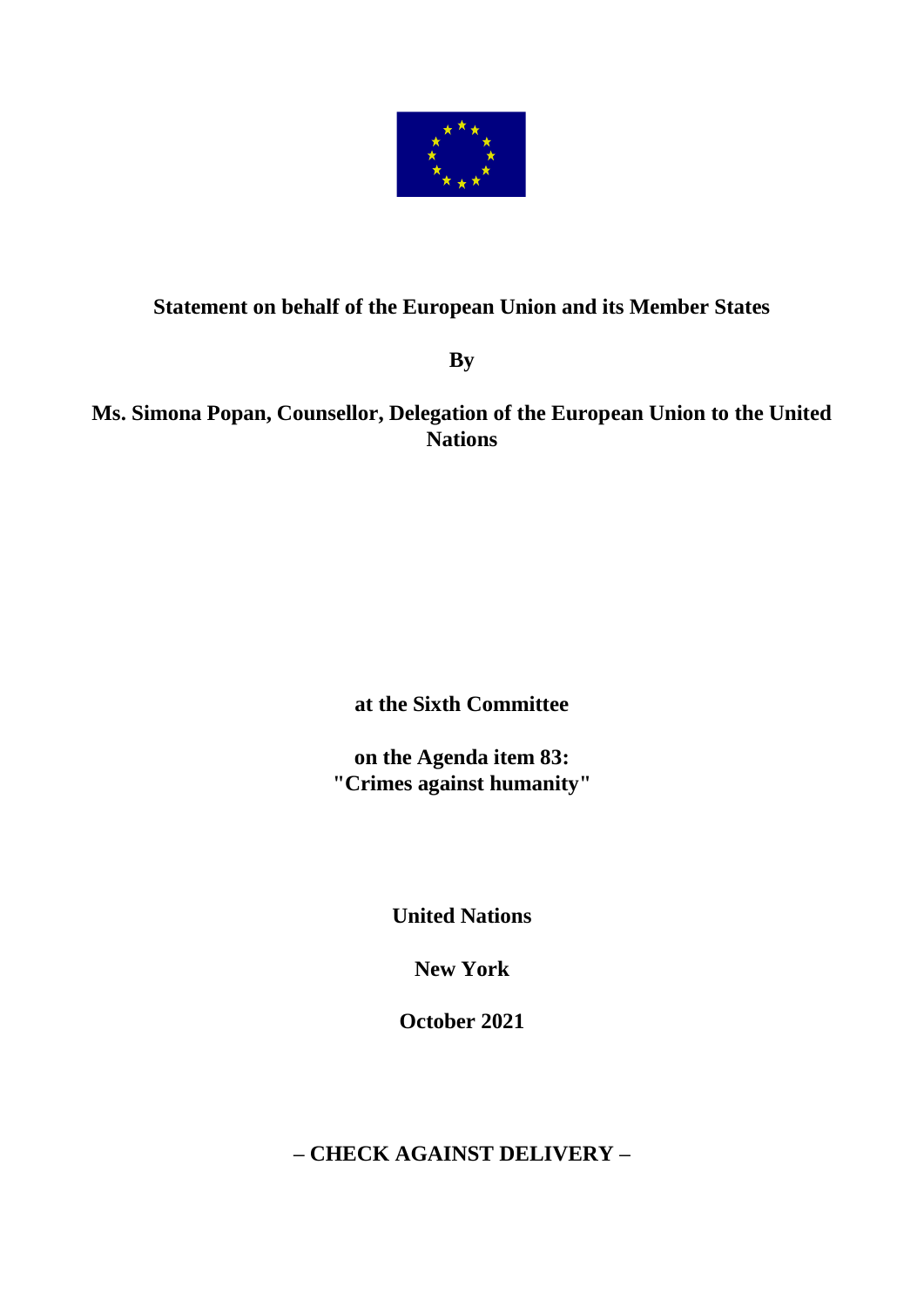Thank you, Mr./Madam Chair,

I have the honour to speak on behalf of the European Union and its Member States.

The Candidate Countries the Republic of North Macedonia\*, Montenegro\*, and Albania\*, the country of the Stabilisation and Association Process and potential candidate Bosnia and Herzegovina, as well as the Republic of Moldova, and Georgia, align themselves with this statement.

## Mr./Madam Chair,

Crimes against humanity are horrendous atrocity crimes. The international community cannot be indifferent to these crimes. We need to do all that we can to prevent them and ensure that when such crimes do occur, they do not go unpunished. We see a new Convention on the Prevention and Punishment of Crimes against Humanity as an additional step in that direction, and as an integral part of our common efforts to strengthen accountability for grave violations of international law.

Together with genocide and war crimes, crimes against humanity are the most serious crimes of concern to the international community as a whole. However, while genocide and war crimes are regulated by conventions that require States to prevent and punish such conduct, and to cooperate amongst themselves toward those ends, crimes against humanity are not. They may nevertheless be more widespread than genocide or war crimes, as they may also occur in situations not involving armed conflict and do not require the intent to destroy certain groups of people, in whole or in part, as the crime of genocide does.

A new Convention on the Prevention and Punishment of Crimes against Humanity will close a gap in international treaty law on the criminalization, prevention and prohibition of such atrocity crimes. The Convention will offer an important legal tool to prevent and punish crimes against humanity at the national level by facilitating national investigations, prosecutions and

*The Republic of North Macedonia, Montenegro and Albania continue to be part of the Stabilisation and Association Process.*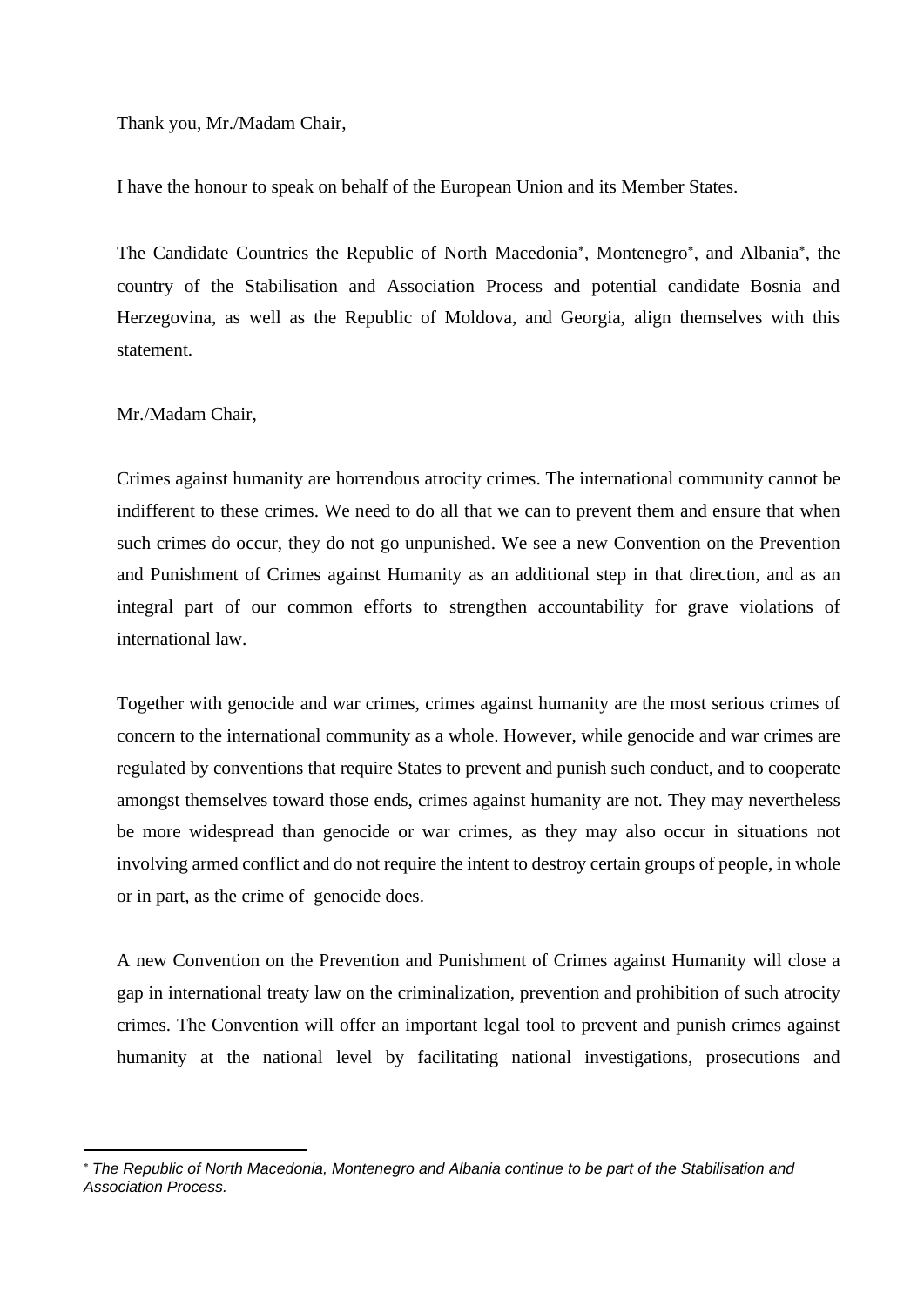punishments. At the same time, such a Convention will offer a new legal basis for inter-state cooperation.

We also recall the MLA initiative, supported by all EU Member States, aiming at enhancing interstate cooperation in the prosecution of perpetrators of international crimes. We see both processes as complementing each other. Adoption of these new instruments would substantially contribute to the fight against impunity at international level.

Mr./Madam Chair,

The EU and its Member States commend the work of the International Law Commission (ILC), which at its 71<sup>st</sup> Session (2019) adopted the Draft Articles on Prevention and Punishment of Crimes Against Humanity. We recall that in the fall of 2019, many delegations supported the ILC's recommendation to elaborate a convention by the General Assembly or by an international conference of plenipotentiaries based on the Draft Articles. While some delegations now consider that a number of the draft articles require further clarification, we trust that there is consensus around the core aspects of the Draft Articles, namely the prevention and punishment of the crimes against humanity, so as to enable the negotiation of a Convention on this matter. It is particularly important to agree a Convention when we consider that the prohibition of crimes against humanity, like the prohibition of the crime of genocide, is a peremptory norm of international law, from which no derogation is permitted and which is applicable to all States.

We understand that some delegations are hesitant to convene a diplomatic conference at this stage. There are, however, suitable institutional frameworks that would allow us to address those concerns in an effective and inclusive manner and where an open and frank preparatory debate can take place among delegations. An Ad Hoc Committee could offer an ideal framework to that effect, where the more ambitious and the more cautious approaches could be discussed in a balanced, constructive and efficient expert setting.

An Ad Hoc Committee would not, and should not be, an end in itself. It would rather serve the purpose of ensuring progress on this subject. Therefore, we believe that it is essential for such an Ad Hoc Committee to have a clear mandate and a clear timeline for the completion of its work.